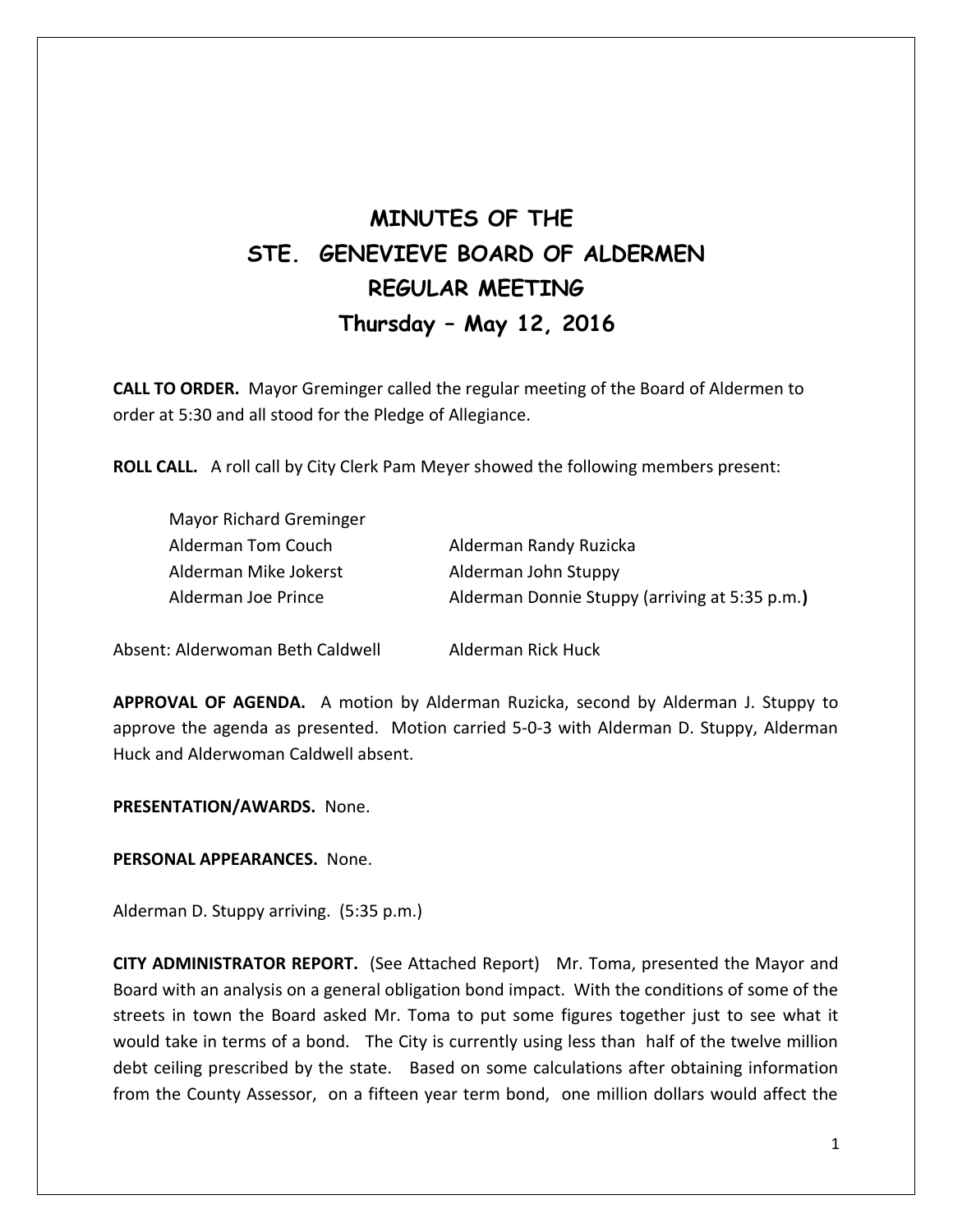city residential tax payer approximately \$29.00 a year increase in taxes, two million approximately \$57.00 and with the three million approximately \$86.00. After more discussion and comments from the board members it was decided to have a work session to discuss what can be done for what amount of money and come up with a plan of particular projects as well.

#### STAFF REPORTS

Dave Pinkley - Field Operations Supervisor ( See Attached Report)

Eric Bennett – Police Chief (See Attached Report)

**COMMITTEE REPORTS.** Alderman Ruzicka reported that he had been contacted during the recent heavy rains regarding the drainage ditch along M road near the Ste. Genevieve Square Apartments being clogged up and was causing the water to run off of the opposite side of the road causing concern for those residents. After contact with City Hall, MODOT was contacted and the issue was resolved in a very timely manner and Alderman Ruzicka wanted to thank all involved for getting this matter taken care.

#### **PUBLIC COMMENTS.**

**Wayne Parmer, 93 N. Ninth** addressed the Mayor and Board of Aldermen with his concerns of about speeding car on Ninth Street. Mr. Parmer told the Board that recently two small children were almost hit by people driving too fast. Mr. Parmer said it starts at the intersection of Ninth and Ridgeway and it is individuals of all ages. Mr. Parmer suggested the possibility of installing a stop sign at Jefferson and Ninth Streets. Chief Bennett said the street is a major route to and from school and some of the speeders may be students. This is not the only complaint received but it is hard to set up radar on this street because the street is very narrow. The sheriff's department has been contacted and Chief Benett is looking into the possibility of putting up a speed trailer that would display the speed when cars pass by which will make people aware of their speed.

**Sam Ewing, 28 S. Main Street** addressed the Mayor and Board of Aldermen stating he had recently put an addition on his home and worked with Carla Bullock, Community Development Administrator and commended her on her customer service and communication style.

**Bob Mueller, 163 Merchant Street** addressed the Mayor and Board of Aldermen regarding the negativity surrounding the Heritage Commission in the last couple months. Mr. Mueller said the Heritage Commission's guidelines were developed and voted on and public meetings were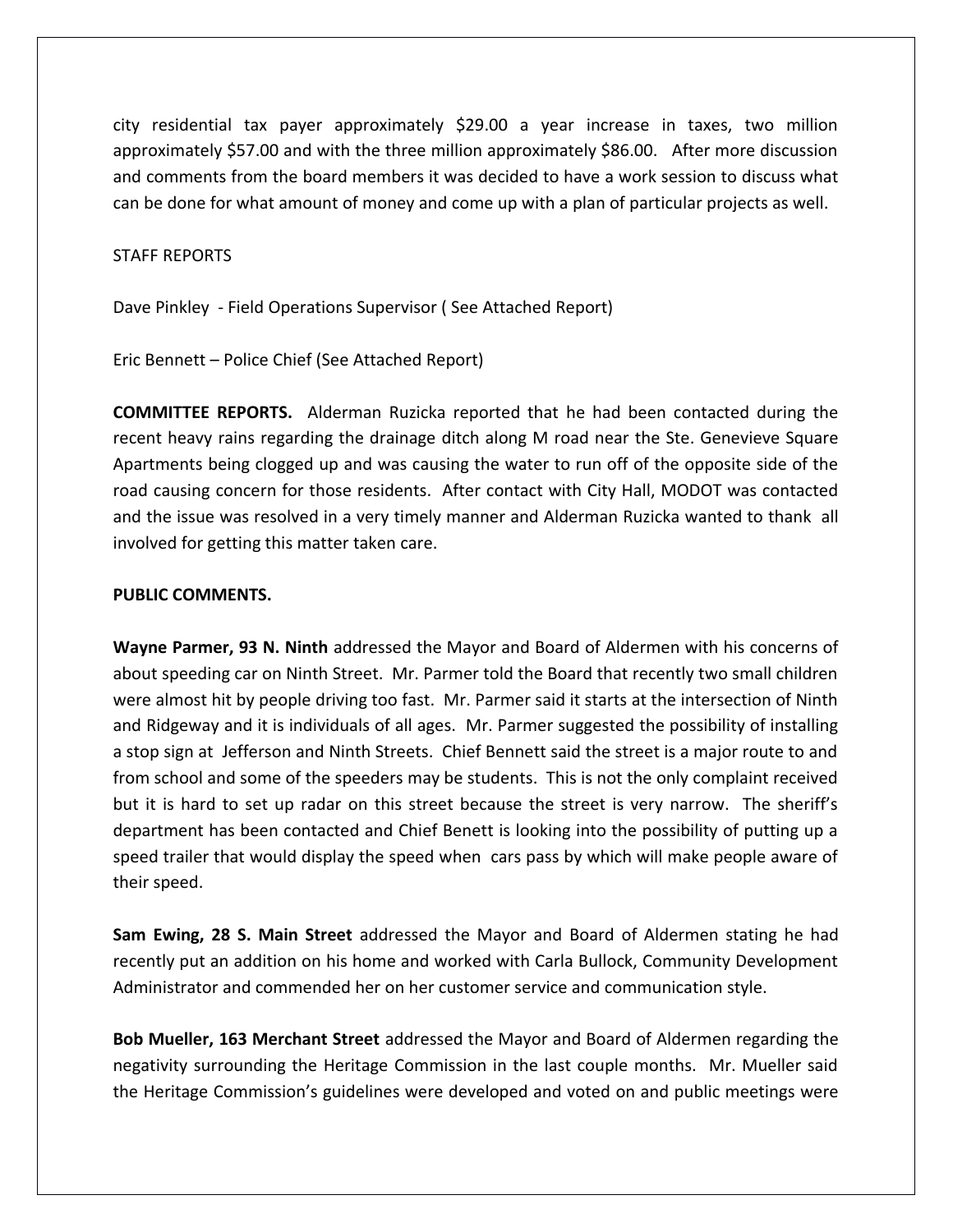held on these adopted guidelines. The Commissioners on this Board are volunteers and do not deserve to be called names. Mr. Mueller said that data he collected from the last 11 years from decisions made by the former landmarks commission shows that out of 365 decisions, 345 of them were approved with modifications and 15 denied which is only a 4% denial rate.

## **CONSENT AGENDA**

**Election of President of Board of Aldermen** – Suggestion by Mayor to wait until there is a full board present to elect a President of the Board. All were in agreement.

**Minutes – Board of Aldermen – Regular Meeting – April 28, 2016.** A motion by Alderman Prince, second by Alderman D. Stuppy to approve the minutes of the Regular Meeting of the Board of Aldermen from April 28, 2016. Motion carried 6-0-2 with Alderwoman Caldwell and Alderman Huck absent.

**RESOLUTION 2016-19. A RESOLUTION OF THE CITY OF STE. GENEVIEVE, MISSOURI AUTHORIZING THE MAYOR TO APPLY FOR A LOAN FROM THE MISSOURI DEPARTMENT OF ECONOMIC DEVELOPMENT, DIVISION OF ENERGY IN AN AMOUNT NO TO EXCEED \$130,000 FOR THE PURPOSE OF REPLACING CITY STREET LIGHTS WITH LED FIXTURES AND TO EXECUTE ALL DOCUMENTS RELATED TO THE LOAN.** A motion by Alderman Ruzicka, second by Alderman Prince to approve Resolution 2016-19 allowing city staff to apply for a loan with the Missouri Department of Economic Development. Motion carried 6-0-2 with Alderwoman Caldwell and Alderman Huck absent.

# **OLD BUSINESS.**

**BILL NO. 4101. AN ORDINANCE APPROVING THE PURCHASE OF A 2016 GMC SIERRA 3500 HD 4WD REGULAR CAB FROM LOU FUSZ, ST. LOUIS MISSOURI IN AN AMOUNT NOT TO EXCEED \$26,186.00 FOR THE WATER & SEWER DEPARTMENT. 1ST READING. (Tabled at last meeting)** Alderman Couch made a motion to take Bill No. 4101 off the table. Died for lack of second.

### **NEW BUSINESS.**

**BILL NO. 4102. AN ORDINANCE OF THE CITY OF STE. GENEVIEVE, MISSOURI ACCEPTING A PROPOSAL FROM METRO-AG, INC. AND AUTHORIZING THE MAYOR TO ENTER INTO A CONTRACT FOR THE REMOVAL AND LAND UTILIZATION OF RESIDUALS FROM THE WASTEWATER TREATMENT PLANT. 1<sup>ST</sup> READING.** A motion by Alderman Prince, second by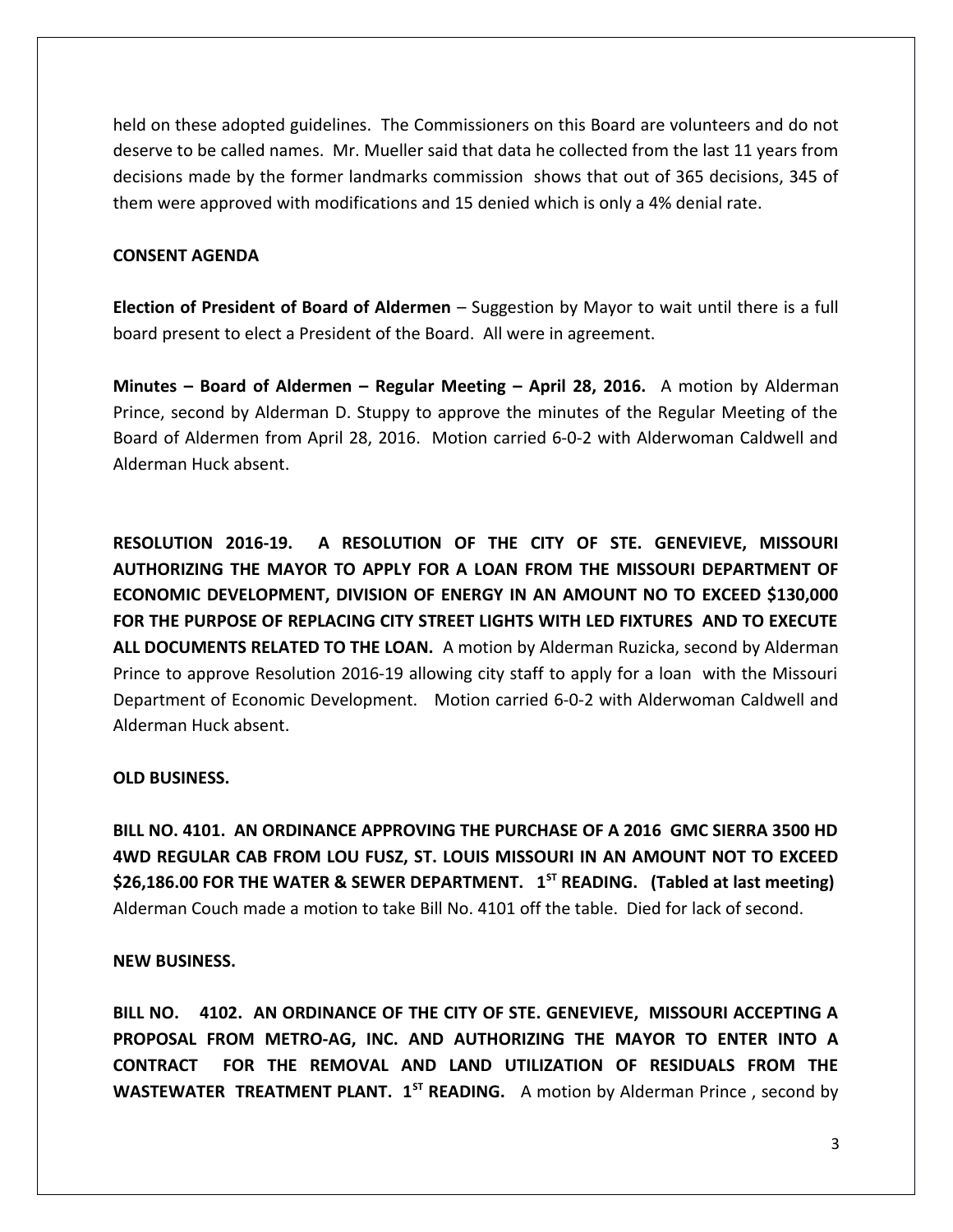Alderman D. Stuppy, Bill No. 4102 was placed on its first reading, read by title only, considered and passed with an 6-0-2 vote of the Board of Aldermen with Alderwoman Caldwell and Alderman Huck absent. A motion by Alderman Prince, second by Alderman Ruzicka to proceed with the second and final reading of Bill No. 4102. Motion carried 6-0-2 with Alderwoman Caldwell and Alderman Huck absent. Motion by Alderman D. Stuppy, second by Alderman Prince, Bill No. 4102 was placed on its second and final reading, read by title only, considered and passed by a roll call vote as follows: Ayes: Alderman Mike Jokerst, Alderman Joe Prince, Alderman Randy Ruzicka Alderman Tom Couch, Alderman John Stuppy and Alderman Donald Stuppy. Nays: None Absent: Alderwoman Beth Caldwell and Alderman Richard Huck, Motion carried 6-0-2. Thereupon Bill No. 4102 was declared Ordinance No. 4038 signed by the Mayor and attested by the City Clerk.

**BILL NO. 4103. AN ORDINANCE OF THE CITY OF STE. GENEVIEVE, MISSOURI ACCEPTING A PROPOSAL FROM METRO-AG, INC. AND AUTHORIZING THE MAYOR TO ENTER INTO A CONTRACT FOR THE REMOVAL AND LAND UTILIZATION OF LIME RESIDUALS FROM THE WATER TREATMENT PLANT.** 1<sup>st</sup> READING. A motion by Alderman Prince, second by Alderman Jokerst, Bill No. 4103 was placed on its first reading, read by title only, considered and passed with an 6-0-2 vote of the Board of Aldermen with Alderwoman Caldwell and Alderman Huck absent. A motion by Alderman Prince, second by Alderman J. Stuppy to proceed with the second and final reading of Bill No. 4103. Motion carried 6-0-2 with Alderwoman Caldwell and Alderman Huck absent. Motion by Alderman Prince, second by Alderman Jokerst, Bill No. 4103 was placed on its second and final reading, read by title only, considered and passed by a roll call vote as follows: Ayes: Alderman Mike Jokerst, Alderman Joe Prince, Alderman Randy Ruzicka Alderman Tom Couch, Alderman John Stuppy and Alderman Donald Stuppy. Nays: None Absent: Alderwoman Beth Caldwell and Alderman Richard Huck, Motion carried 6-0-2. Thereupon Bill No. 4103 was declared Ordinance No. 4039 signed by the Mayor and attested by the City Clerk.

**BILL NO. 4104. AN ORDINANCE APPROVING AN AGREEMENT WITH THE STE. GENEVIEVE INDUSTRIAL DEVELOPMENT CORPORATION AND THE CITY OF STE. GENEVIEVE, MISSOURI.** 1<sup>st</sup> READING. A motion by Alderman Jokerst, second by Alderman Prince, Bill No. 4104 was placed on its first reading, read by title only, considered and passed with a 6-0-2 vote of the Board of Aldermen with Alderwoman Caldwell and Alderman Huck absent.

**OTHER BUSINESS.** None.